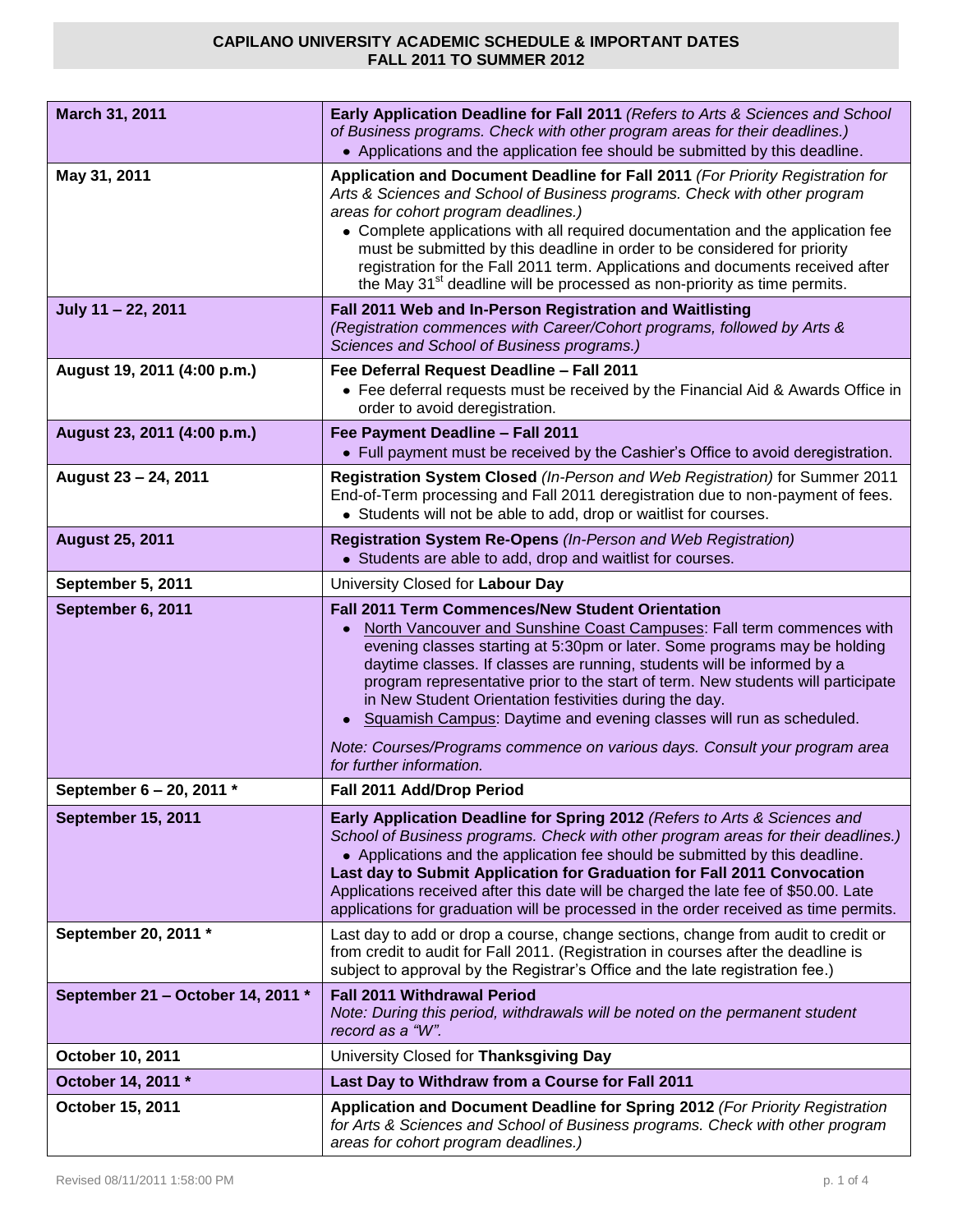|                                               | Complete applications with all required documentation and the application fee<br>must be submitted by this deadline in order to be considered for priority registration<br>for the Spring 2012 term. Applications and documents received after the October<br>15 <sup>th</sup> deadline will be processed as non-priority as time permits.                                                                                                                                                                                                                                                     |
|-----------------------------------------------|------------------------------------------------------------------------------------------------------------------------------------------------------------------------------------------------------------------------------------------------------------------------------------------------------------------------------------------------------------------------------------------------------------------------------------------------------------------------------------------------------------------------------------------------------------------------------------------------|
| <b>November 11, 2011</b>                      | University Closed for Remembrance Day                                                                                                                                                                                                                                                                                                                                                                                                                                                                                                                                                          |
| November 16 - 24, 2011                        | Spring 2012 Web and In-Person Registration and Waitlisting<br>(Registration commences with Career/Cohort programs, followed by Arts &<br>Sciences and School of Business programs.)                                                                                                                                                                                                                                                                                                                                                                                                            |
| <b>November 28, 2011</b>                      | <b>Fall 2011 Convocation</b>                                                                                                                                                                                                                                                                                                                                                                                                                                                                                                                                                                   |
| December 2, 2011                              | Last Day of Classes for Fall 2011<br>Note: Some courses/programs continue until the last day of the examination<br>period. Consult your program area for further information.                                                                                                                                                                                                                                                                                                                                                                                                                  |
| December 5 - 16, 2011                         | Fall 2011 Exam Period (May include Saturday, December 10, 2011.)                                                                                                                                                                                                                                                                                                                                                                                                                                                                                                                               |
| December 16, 2011 (4:00 p.m.)                 | Fee Deferral Request Deadline - Spring 2012<br>• Fee deferral requests must be received by the Financial Aid & Awards Office in<br>order to avoid deregistration.                                                                                                                                                                                                                                                                                                                                                                                                                              |
| December 20, 2011 (9:00 a.m.)                 | Fall 2011 Final Grade Submission Deadline for Faculty                                                                                                                                                                                                                                                                                                                                                                                                                                                                                                                                          |
| December 20, 2011 (4:00 p.m.)                 | Fee Payment Deadline - Spring 2012<br>• Full payment must be received by the Cashier's Office to avoid deregistration.                                                                                                                                                                                                                                                                                                                                                                                                                                                                         |
| December 20 - 21, 2011                        | Fall 2011 Grades & End-of-Term Processing<br>Registration System Closed (In-person and Web Registration) for Fall 2011 End-<br>of-Term processing and Spring 2012 deregistration due to non-payment of fees.<br>• Students will not be able to add, drop or waitlist for courses.                                                                                                                                                                                                                                                                                                              |
| December 22, 2011                             | Registration System Re-Opens (In-Person and Web Registration)<br>• Students are able to add, drop and waitlist for courses.<br>Note: In-person registration will be unavailable from December 24, 2011 to<br>January 3, 2012 due to University closure.                                                                                                                                                                                                                                                                                                                                        |
| December 24, 2011 -<br><b>January 3, 2012</b> | <b>University Closed to Public</b><br>University closed December 26, 27, 28, January 2 & 3                                                                                                                                                                                                                                                                                                                                                                                                                                                                                                     |
| <b>January 9, 2012</b>                        | <b>Spring 2012 Term Commences</b><br>Note: Some courses/programs commence on various days. Consult your program<br>area for further information.                                                                                                                                                                                                                                                                                                                                                                                                                                               |
| January 9 - 20, 2012 *                        | <b>Spring 2012 Add/Drop Period</b>                                                                                                                                                                                                                                                                                                                                                                                                                                                                                                                                                             |
| January 20, 2012 *                            | Last day to add or drop a course, change sections, change from audit to credit or<br>from credit to audit for Spring 2012                                                                                                                                                                                                                                                                                                                                                                                                                                                                      |
| January 21 - February 17, 2012 *              | <b>Spring 2012 Withdrawal Period</b><br>Note: During this period, withdrawals will be noted on the permanent student<br>record as a "W".                                                                                                                                                                                                                                                                                                                                                                                                                                                       |
| <b>January 31, 2012</b>                       | Early Application Deadline for Summer 2012 (Refers to Arts & Sciences and<br>School of Business programs. Check with other program areas for their deadlines.)<br>• Applications and the application fee should be submitted by this deadline.                                                                                                                                                                                                                                                                                                                                                 |
| February 17, 2012 *                           | Last Day to Withdraw from a Course for Spring 2012<br>Application and Document Deadline for Summer 2012 (For Priority Registration<br>for Arts & Sciences and School of Business programs. Check with other program<br>areas for cohort program deadlines.)<br>• Complete applications with all required documentation and the application fee<br>must be submitted by this deadline in order to be considered for priority<br>registration for the Summer 2012 term. Applications and documents received<br>after the Feb. $17th$ deadline will be processed as non-priority as time permits. |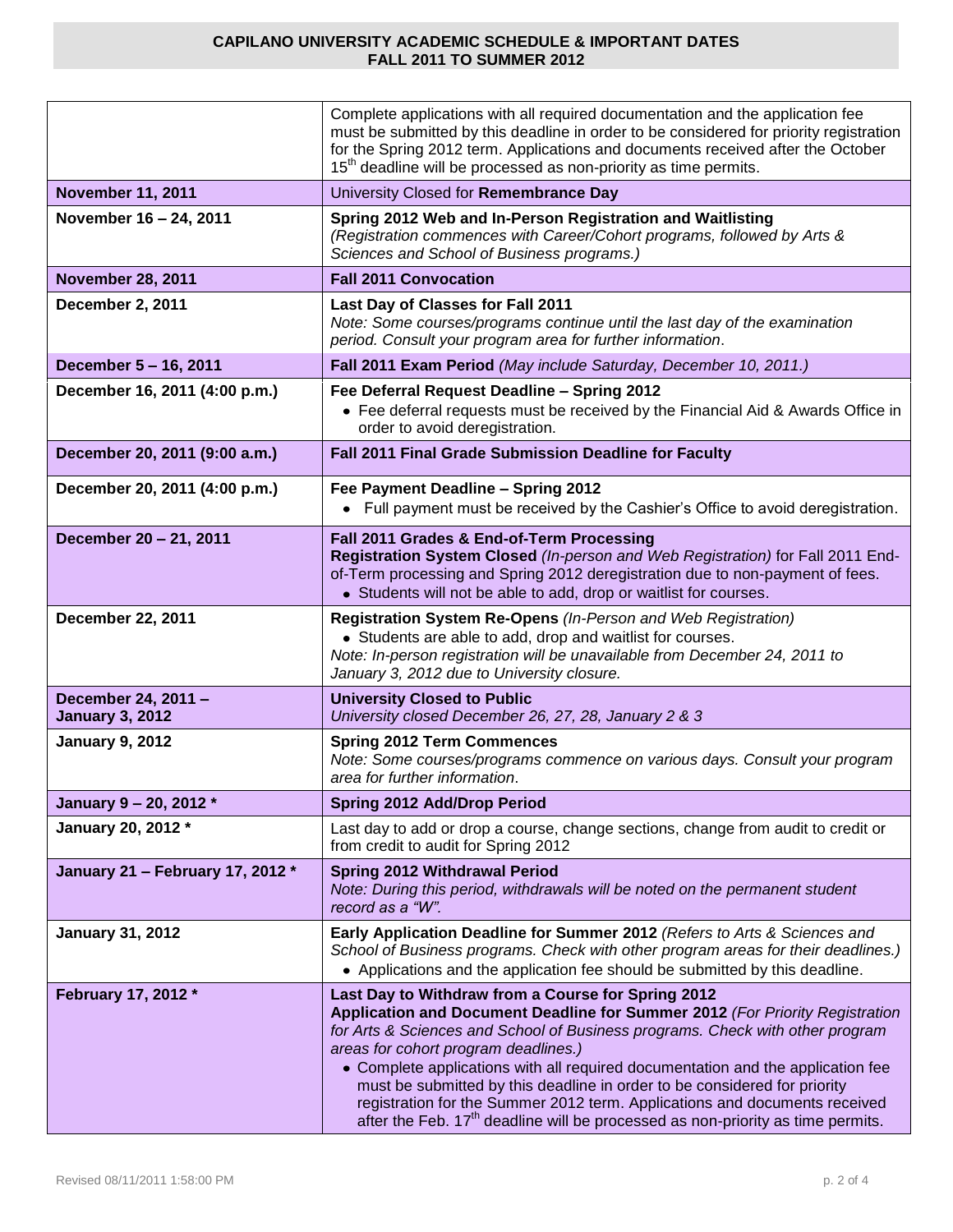| February 20 - 24, 2012     | <b>Reading Break</b>                                                                                                                                                                                                                                                                      |
|----------------------------|-------------------------------------------------------------------------------------------------------------------------------------------------------------------------------------------------------------------------------------------------------------------------------------------|
| March 12 - 16, 2012        | Summer 2012 Web and In-Person Registration and Waitlisting<br>(Registration commences with Career/Cohort programs, followed by Arts &<br>Sciences and School of Business programs.)                                                                                                       |
| March 15, 2012             | Last Day to Submit Application for Graduation for Spring 2012 Convocation<br>Applications received after this date will be charged the late fee of \$50.00. Late<br>applications for graduation will be processed in the order received as time permits.                                  |
| March 31, 2012             | Early Application Deadline for Fall 2012 (Refers to Arts & Sciences and School<br>of Business programs. Check with other program areas for their deadlines.)<br>• Applications and the application fee should be submitted by this deadline.                                              |
| April 6 - 9, 2012          | University Closed for Easter Break<br>Note: The Capilano University Library will be open on Saturday, April 7, 2012 and<br>Monday, April 9, 2012, from 1:00 pm to 5:00 pm.                                                                                                                |
| April 13, 2012             | Last Day of Classes for Spring 2012<br>Note: Some courses/programs continue until the last day of the examination<br>period. Consult your program area for further information.                                                                                                           |
| April 16 - 27, 2012        | Spring 2012 Examination Period (Includes Saturday, April 21 <sup>st</sup> , 2012.)                                                                                                                                                                                                        |
| April 30, 2012 (4:00 p.m.) | Fee Deferral Request Deadline - Summer 2012<br>• Fee deferral requests must be received by the Financial Aid & Awards Office in<br>order to avoid deregistration.                                                                                                                         |
| May 2, 2012 (9:00 a.m.)    | <b>Spring 2012 Grade Submission Deadline</b>                                                                                                                                                                                                                                              |
| May 2, 2012 (4:00 p.m.)    | Fee Payment Deadline - Summer 2012<br>Full payment must be received by the Cashier's Office to avoid deregistration.                                                                                                                                                                      |
| May 2-3, 2012              | Spring 2012 Grades and End-of-Term Processing<br>Registration System Closed (In-Person and Web Registration) for Spring 2012<br>End-of-Term processing and Summer 2012 deregistration due to non-payment of<br>fees.<br>• Students will not be able to add, drop or waitlist for courses. |
| May 4, 2012                | Registration System Re-Opens (In-Person and Web Registration)<br>• Students are able to add, drop and waitlist for courses.                                                                                                                                                               |
| May 7, 2012                | Summer 2012 - Full Term Commences                                                                                                                                                                                                                                                         |
|                            | <b>Summer 2012 - Session I Classes Commence</b>                                                                                                                                                                                                                                           |
| May 7 - 11, 2012 *         | Summer 2012 - Session I Add/Drop Period                                                                                                                                                                                                                                                   |
| May 7 - 18, 2012 *         | Summer 2012 - Full Term Add/Drop Period                                                                                                                                                                                                                                                   |
| May 11, 2012 *             | Last day to add or drop a course, change sections, change from audit to credit or<br>from credit to audit for Summer 2012 - Session I.                                                                                                                                                    |
| May 12 - 25, 2012 *        | Summer 2012 - Session I Withdrawal Period<br>Note: During this period, withdrawals will be noted on the permanent student<br>record as a "W".                                                                                                                                             |
| May 18, 2012 *             | Last day to add or drop a course, change sections, change from audit to credit or<br>from credit to audit for Summer 2012 - Full Term.                                                                                                                                                    |
| May 19 - June 15, 2012 *   | Summer 2012 - Full Term Withdrawal Period<br>Note: During this period, withdrawals will be noted on the permanent student<br>record as a "W".                                                                                                                                             |
| May 21, 2012               | University Closed for Victoria Day                                                                                                                                                                                                                                                        |
| May 25, 2012 *             | Last Day to Withdraw from a Course for Summer 2012 - Session I                                                                                                                                                                                                                            |
| May 28, 2012               | <b>Spring 2012 Convocation</b>                                                                                                                                                                                                                                                            |